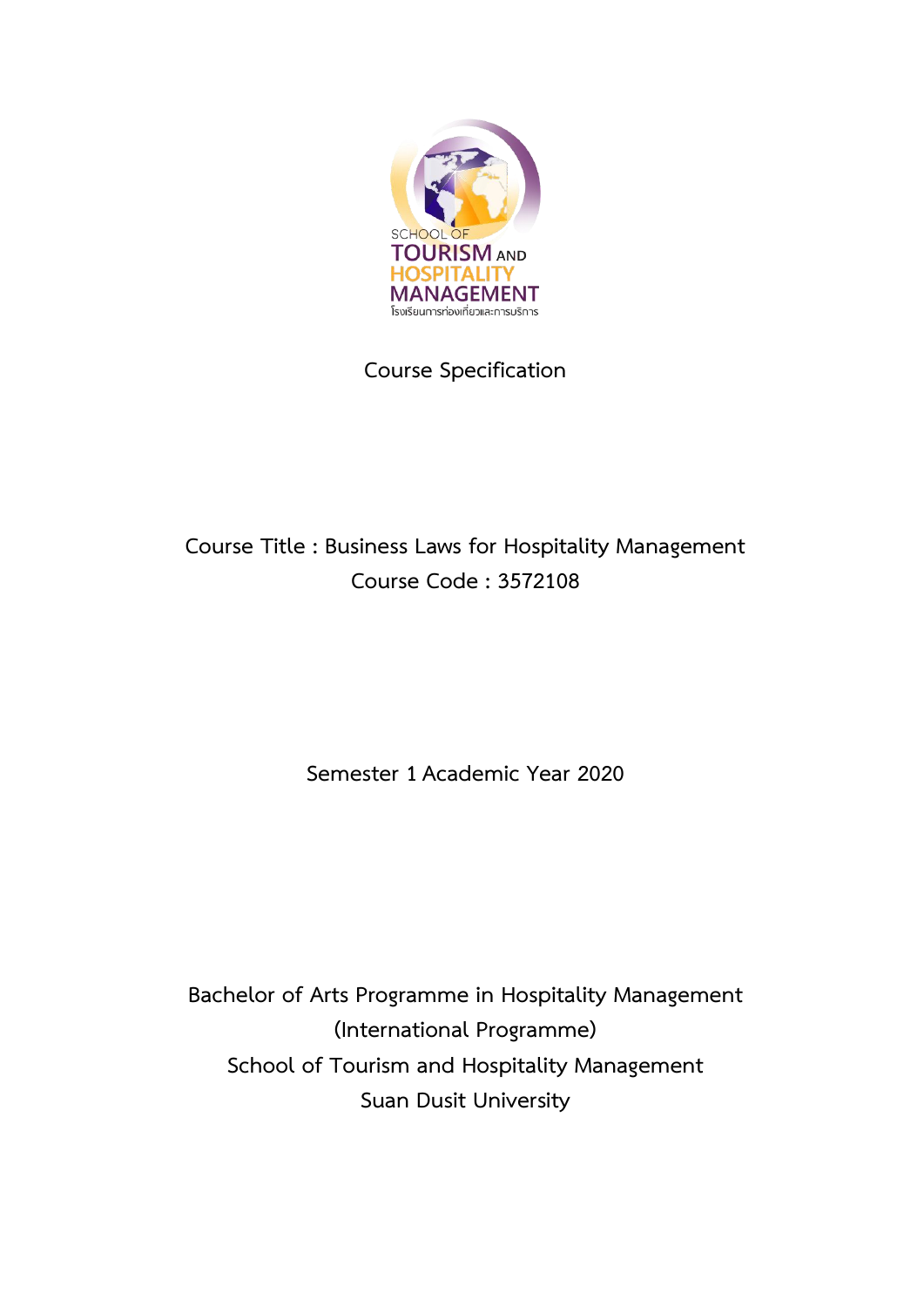# **Content**

| Section 1 | General information                             | $\mathcal{Z}$ |
|-----------|-------------------------------------------------|---------------|
| Section 2 | Aims and Objectives                             | 4             |
| Section 3 | Course Description and Implementation           | 4             |
| Section 4 | Development of Students' Learning Outcomes      | 5             |
| Section 5 | Teaching and Evaluation Plans                   | 8             |
| Section 6 | Teaching Materials and Resources                | 18            |
| Section 7 | Evaluation and Improvement of Course Management | 19            |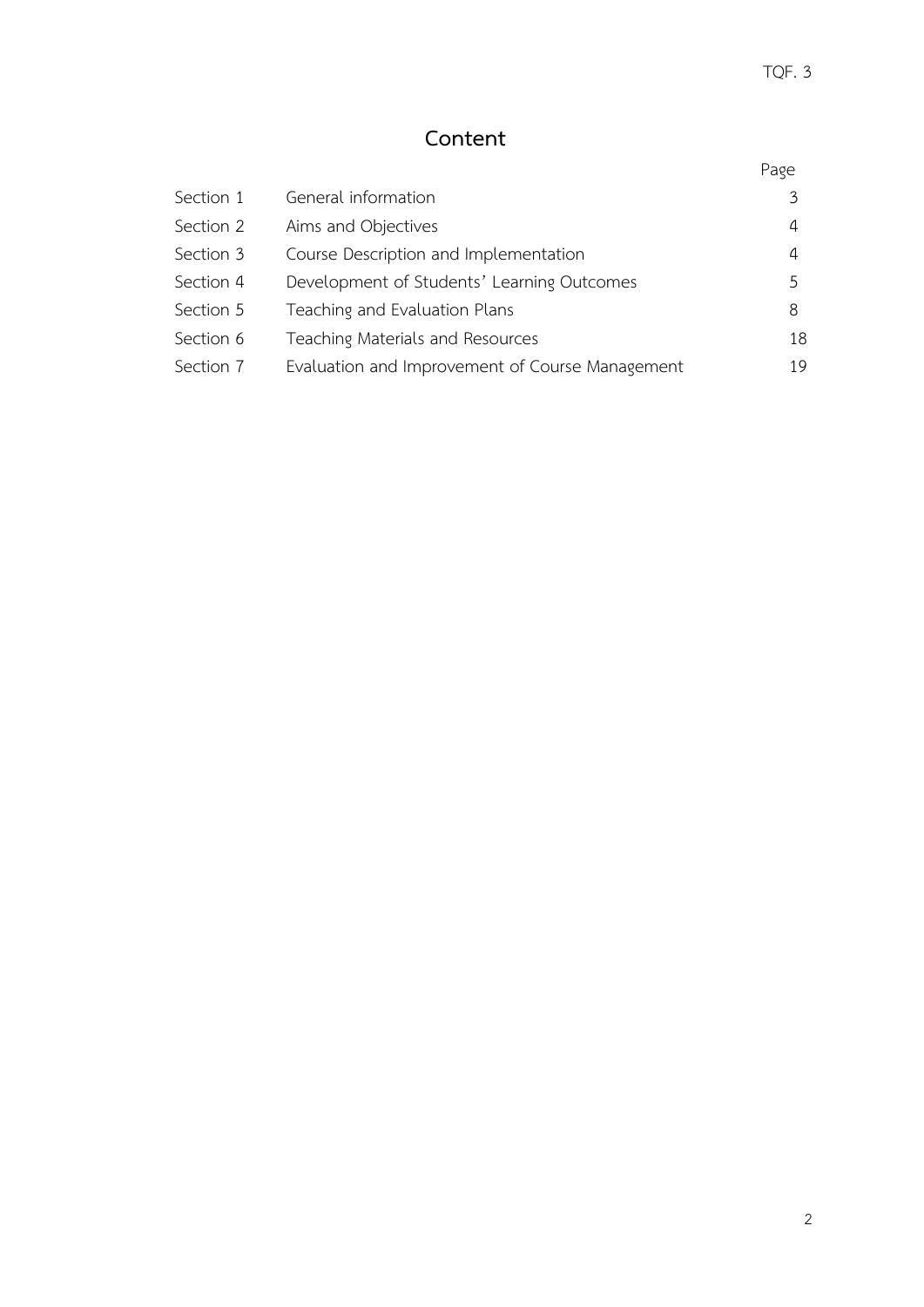# **Course Specification**

**Name of institution** Suan Dusit University **Campus / faculty / department** School of Tourism and Hospitality Management

## **Section1 General Information**

#### **1. Course code and course title**

3572108 Business Laws for Hospitality Management

#### **2. Number of credits**

3(3-0-6) (Lecture‐Lab‐Self‐Study)

#### **3. Curriculum and type of subject**

3.1 Bachelor of Arts Programme in Hospitality Management

3.2 Type of Subject Major Requirement Courses

#### **4. Responsible faculty members**

**4.1 Course coordinator** : Dr.Rungnapa Lertpatcharapong

 **4.2 Instructors** : Dr.Rungnapa Lertpatcharapong **Section** : A1

#### **5. Semester / year of study**

Semester 1academic year 2020 / Academic Year 3

#### **6. Pre-requisite (if any)**

None

#### **7. Co-requisites (if any)**

None

#### **8. Venue of study**

Suan Dusit University

#### **9. Date of latest revision**

June 25, 2020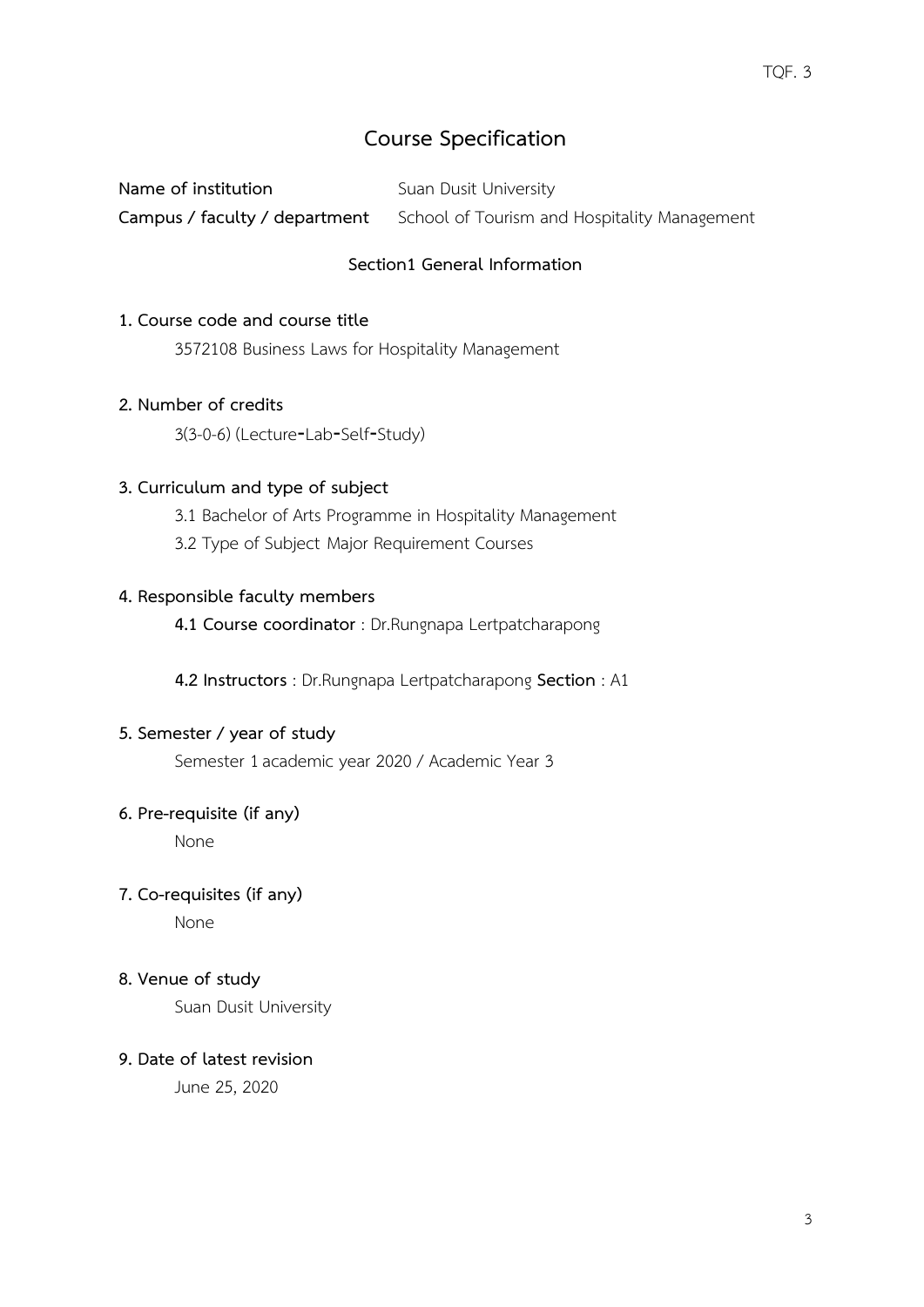### **Section 2 Aims and Objectives**

#### **1. Aims of the Course**

#### **1.1 Cognitive Theory (Knowledge from learning)**

 Students will gain knowledge and understand the concept, theory, hospitality law, business contract, legally selecting employees and safety and security issues.

#### **1.2 Skills (Abilities and skills acquired from learning)**

1. Students can understand the law and the operation of the legal system.

2. Students can analyze and able to apply the stated concept to improve their self-development continuously, such as working as teamwork, communication, decision making and creativity development.

 3. Students can integrate presentation of employment discrimination, tort, and contract concepts as they apply to the legal aspects of hospitality management.

#### **1.3 Moral (Attitudes, Moral and Ethical derived from learning)**

 Students understand and present them demonstrate business law to apply on the various situations in hospitality industry.

#### **2. Objectives of Course Development/Modification**

After successful completion of this course, students will be able to

1. To introduce the student to the laws and regulations that influence business and management decisions in the hospitality industry.

2. Understand unique characteristics of Ethics and Hospitality law.

- 3. To learn to fundamentals of hospitality law.
- 4. Explore the question of ethics in hospitality management.

5. Use ethical thinking to make a decision related to hospitality management.

#### **Section 3: Course Description and Implementation**

#### **1. Course Description**

Overview of legal system in Thailand, applying laws to the business issues relevant to economics, politics, and society, including ethics and legal framework of business, business documents, establishing and operating business entities, contracts, negotiation, civil and commercial code and prosecution especially for the hospitality industry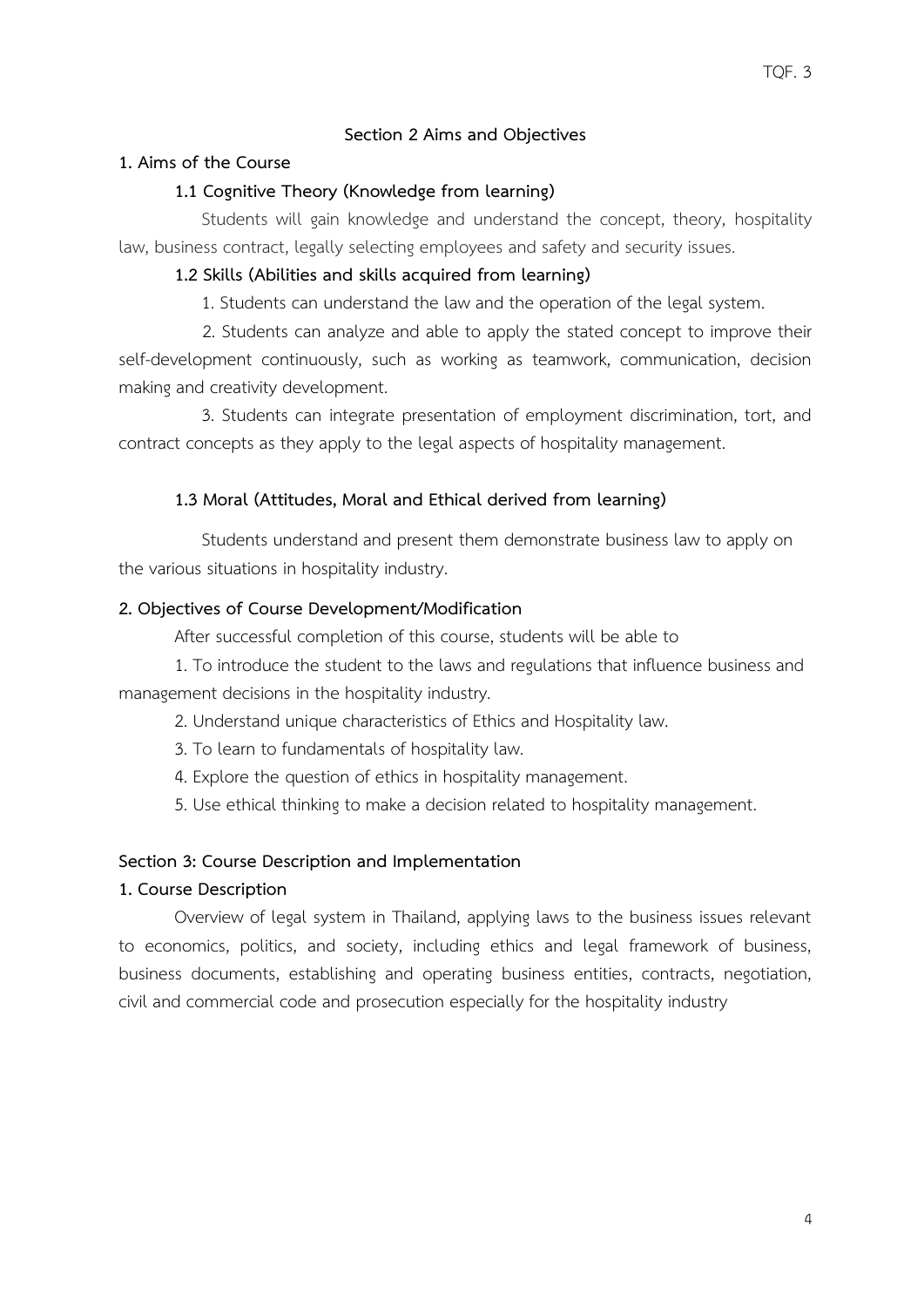## **2. Number of Hours per Semester**

| Lecture<br>(Hour)            | Additional<br>class (Hour) | Laboratory/field<br>trip/internship<br>(Hour) | Self-study<br>(Hour) |
|------------------------------|----------------------------|-----------------------------------------------|----------------------|
| 45 Hour                      | <b>None</b>                | <b>None</b>                                   | 90 hour              |
| $(3$ hour $\times$ 15 weeks) |                            |                                               | (6 hour x 15 weeks)  |

# **3. Number of hours that the lecturer provides individual counseling and guidance**

The faculty member provides academic advice and guidance to students (individual/group) 3 hours/week. Time and date will be informed at the first section.

# **Section 4 Development of Students' Learning Outcomes**

## **1. Morality and Ethics**

 **1.1 Expected outcome on morality and ethics**

- ⏺ **(1) To realize good values, moral conscience and ethics, to be able to deal with the conflicts relating to profession etiquette.**
- $\overline{O}$  (2) To be self and social responsible with good attitude and behaviour.
- $\bigcirc$  (3) To responsible of duties, good membership and develop leadership skills and act as a role model to others.
- ⏺ (4) **To be disciplined and follow the organisational and social rules and regulations.**

# **1.2 Teaching methods**

Apply basic theories principles, components, roles and significant functions of leadership during class discussion. Given individual and group assignments for honest, responsibility for assigned tasks. As well as, punctuality in delivery and attendance.

# **1.3 Evaluation methods**

Observation and deliberation are complying during class discussion. Punctuality in delivery and attendance.

# **2. Knowledge development**

# **2.1 Expected outcome on Knowledge and skills development**

 $\overline{O}$  (1) To understand the important principles and theories of hospitality organisational behavioral and interpersonal skills, international marketing, tourist behaviour and related skills systematically and globally.

 **(2) To be able to integrate knowledge of hospitality with other related fields.**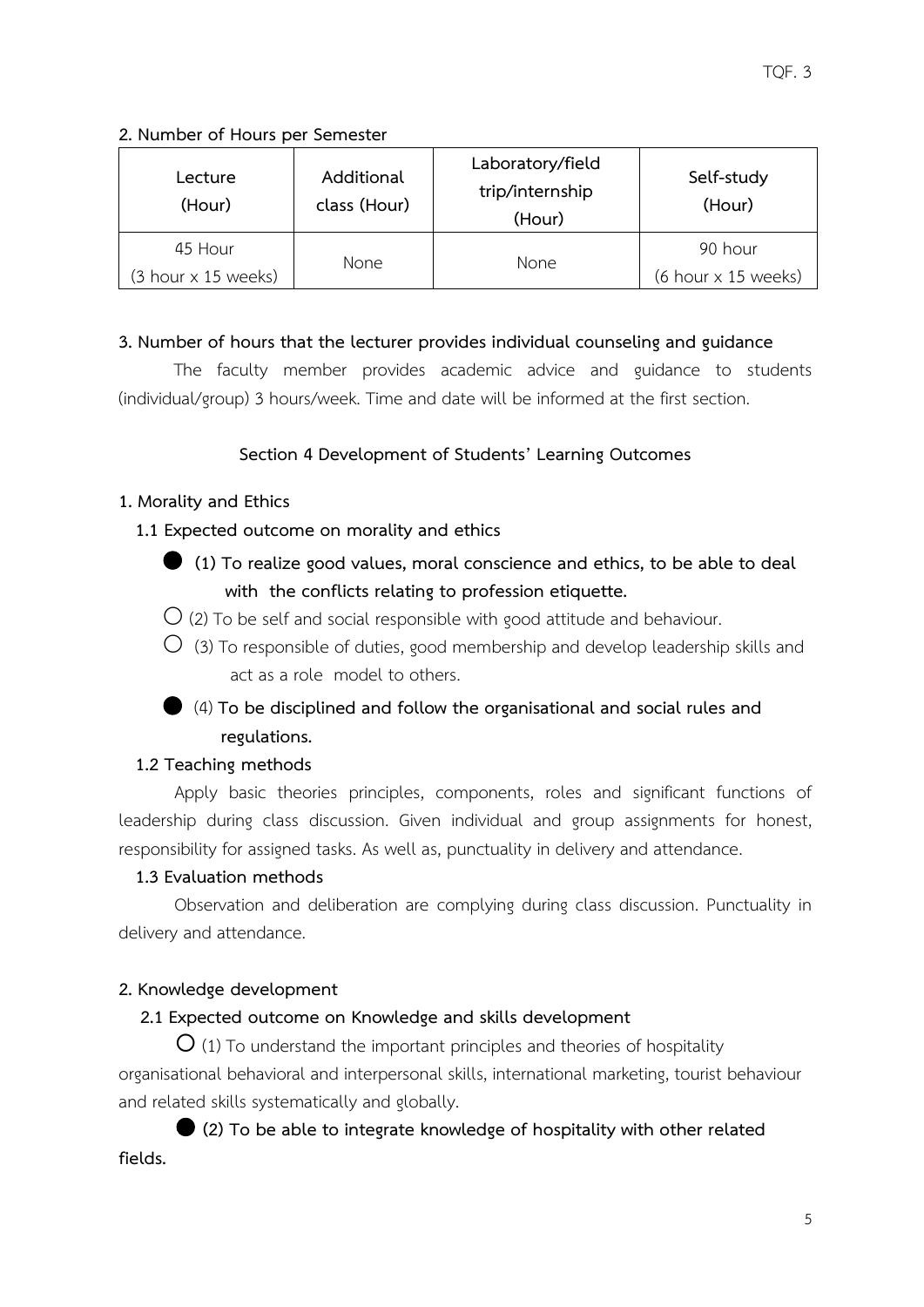$O(3)$  To understand research designs and methodology in order to solve organization problems and to develop organization knowledge management.

#### **2.2 Teaching methods**

(1) Teaching by lecture and use of teaching materials such as textbooks, PowerPoint, etc.

(2) Discussion of key issues related to the subject matter.

(3) Assigning to students, both individual and group work.

#### **2.3 Evaluation methods**

(1) Analyze of individual performance / assigned tasks.

(2) Mid-term and Final exam test

#### **3. Intellectual Knowledge Innovation**

#### **3.1 Expected outcome on Intellectual Knowledge Innovation**

# **(1) To be able to evaluate and analyse data, and able to think critically and systematically in order to find cause, effect, and resolution of the problems in depth.**

 $O$  (2) To be able to apply methodologies, synthesis, evaluation both practically and theoretically in actual operations.

 $\overline{O}$  (3) To be able to suitably apply knowledge and innovation in business term and able to adapt innovation technology to the profession and related fields.

#### **3.2 Teaching methods**

(1) Case study analysis

(2) Delegate tasks related to the use of acquired knowledge to solve problems of Business law.

#### **3.3 Evaluation methods**

(1) Analysis of case study and assignments

(2) Final examination by focusing on the exam with the analysis and application of the knowledge and the content of the lessons learned.

#### **4. Interpersonal Skills and Responsibility**

#### **4.1 Expected outcome on Interpersonal Skills and Responsibility**

# **(1) To be able to work with others and solve the problems both as a good leader and a good team member.**

 $O$  (2) To be able to develop self – improvement continuously on professional learning improvement based on international criterion.

#### **4.2 Teaching methods**

Assigned to work together as a group. The emphasis is on the knowledge learned in the subject and the application of knowledge. As well as, the discussion and presentation of group work are applied.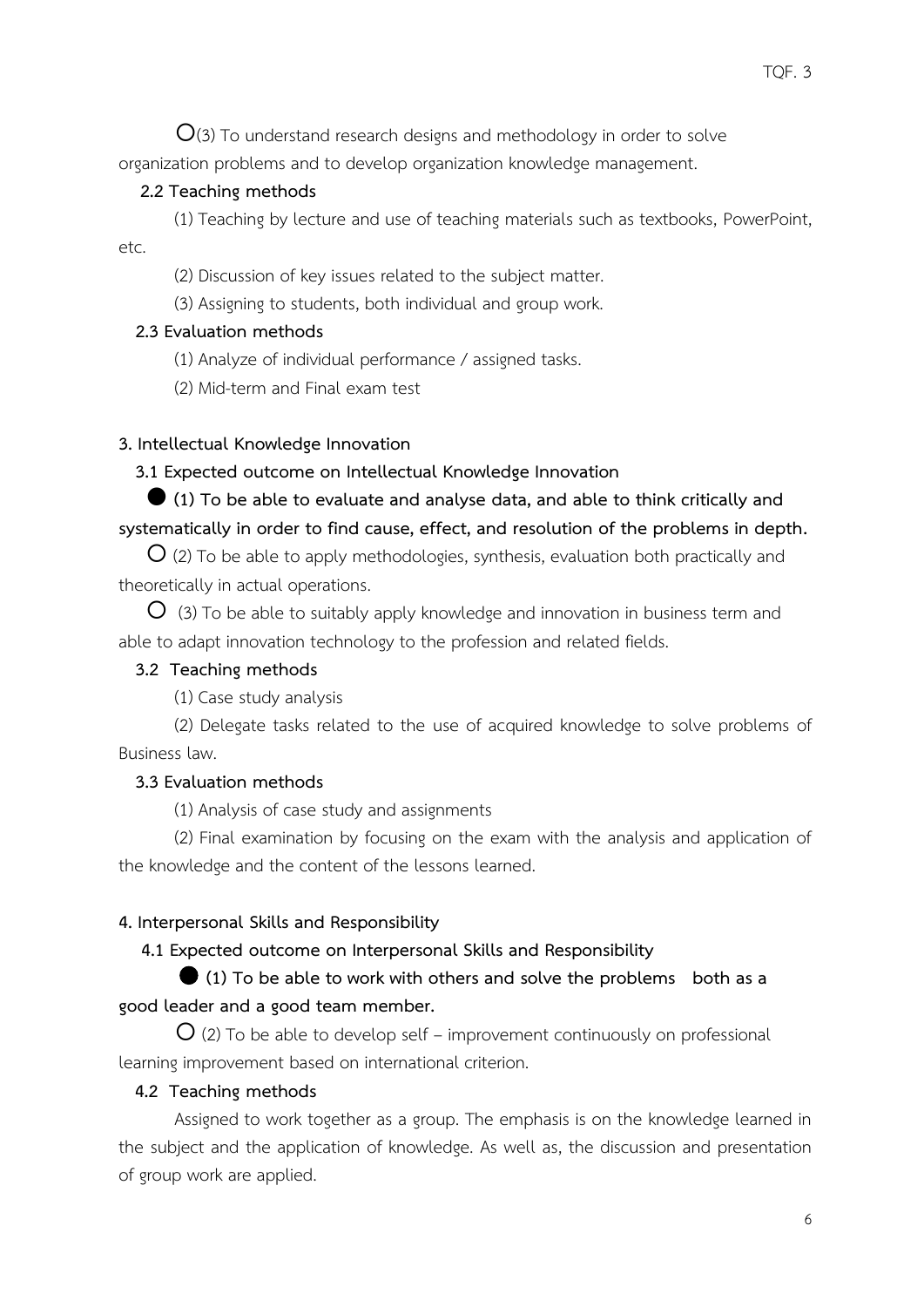### **4.3 Evaluation methods**

Assess the behavior in the classroom. Group activities in discussions and presentations are applied.

#### **5. Numerical Analysis and Information Technology Skills**

#### **5.1 Expected outcome on Numerical Analysis and Information Technology Skills**

 $\bigcirc$  (1) To be able to apply foreign languages effectively when communicate both academically and professionally.

 $\bigcirc$  (2) To be able to communicate effectively with foreigners from different culture in different situation.

  **(3) To be able to use information technology suitably in different operations.**

 $\overline{O}$  (4) To be able to analyses and interpret data, facts, figures, statistics and/or numerical related tasks efficiently.

#### **5.2 Teaching methods**

(1) Assign students to self-study from E-Learning websites and giving class activities by using the knowledge gained from the study in the subject matter.

(2) Required students to perform their work by using the appropriate format and technology.

#### **5.3 Evaluation methods**

Evaluate the assignment and presentation in the class are required.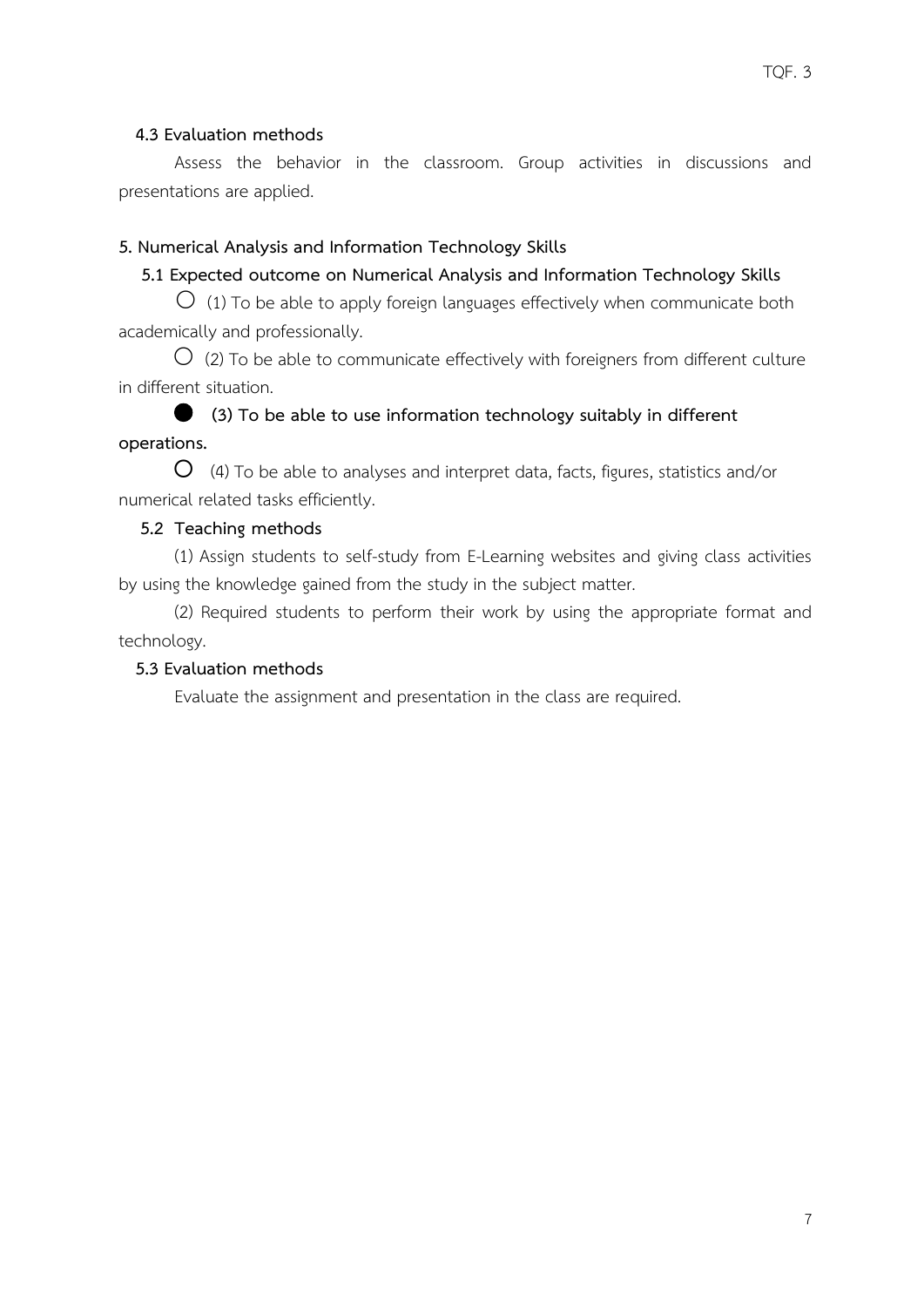# **Section 5 Teaching and Evaluation Plans**

# **1. Teaching plan**

|                |                               |                | Teaching & Learning          |                  |
|----------------|-------------------------------|----------------|------------------------------|------------------|
| Week           | <b>Topic</b>                  | Hour           | Activities, Instructional    | Instructor       |
|                |                               |                | Media (if any)               |                  |
| $\mathbf{1}$   | Course introduction and       | $\mathfrak{Z}$ | Teaching & Learning          | Dr.Rungnapa      |
| (Online)       | Overview                      |                | Activities                   | Lertpatcharapong |
|                | -Course syllabus overview     |                | 1. Introduction Purpose of   |                  |
|                | -Course objective and         |                | Teaching and Evaluation      |                  |
|                | evaluation                    |                | 2. Describe and discuss      |                  |
|                | - Introduction to Law         |                | students' issues related to  |                  |
|                | Learning Outcome              |                | the subject.                 |                  |
|                | - Students are able to        |                | 3. Open Clip Video which     |                  |
|                | understand an objectives      |                | related to the content and   |                  |
|                | of the course.                |                | start lecture such as        |                  |
|                | - Students are able to        |                | "What is Business Law:       |                  |
|                | understand the basic          |                | Definition and Overview"     |                  |
|                | principles of law.            |                | 4. Assign students to create |                  |
|                |                               |                | a Mind Map                   |                  |
|                |                               |                | <b>Instructional Media</b>   |                  |
|                |                               |                | 1. PowerPoint Presentation   |                  |
|                |                               |                | from textbook and Course     |                  |
|                |                               |                | outline                      |                  |
|                |                               |                | 2. Clip Video                |                  |
|                |                               |                | 3. Q&A                       |                  |
|                |                               |                | 4. Summary                   |                  |
|                |                               |                | 5. Exercise                  |                  |
| $\overline{2}$ | Principles of hospitality Law | $\mathfrak{Z}$ | Teaching & Learning          | Dr.Rungnapa      |
| (Online)       | Learning Outcome              |                | Activities                   | Lertpatcharapong |
|                | Students are able to          |                | 1. Describe and discuss      |                  |
|                | understand the principles of  |                | students' issues related to  |                  |
|                | hospitality Law.              |                | the subject.                 |                  |
|                |                               |                | 2. Assign students to        |                  |
|                |                               |                | practice analysis from case  |                  |
|                |                               |                | studies.                     |                  |
|                |                               |                | 3. Instructor asks the       |                  |
|                |                               |                | question to start the topic  |                  |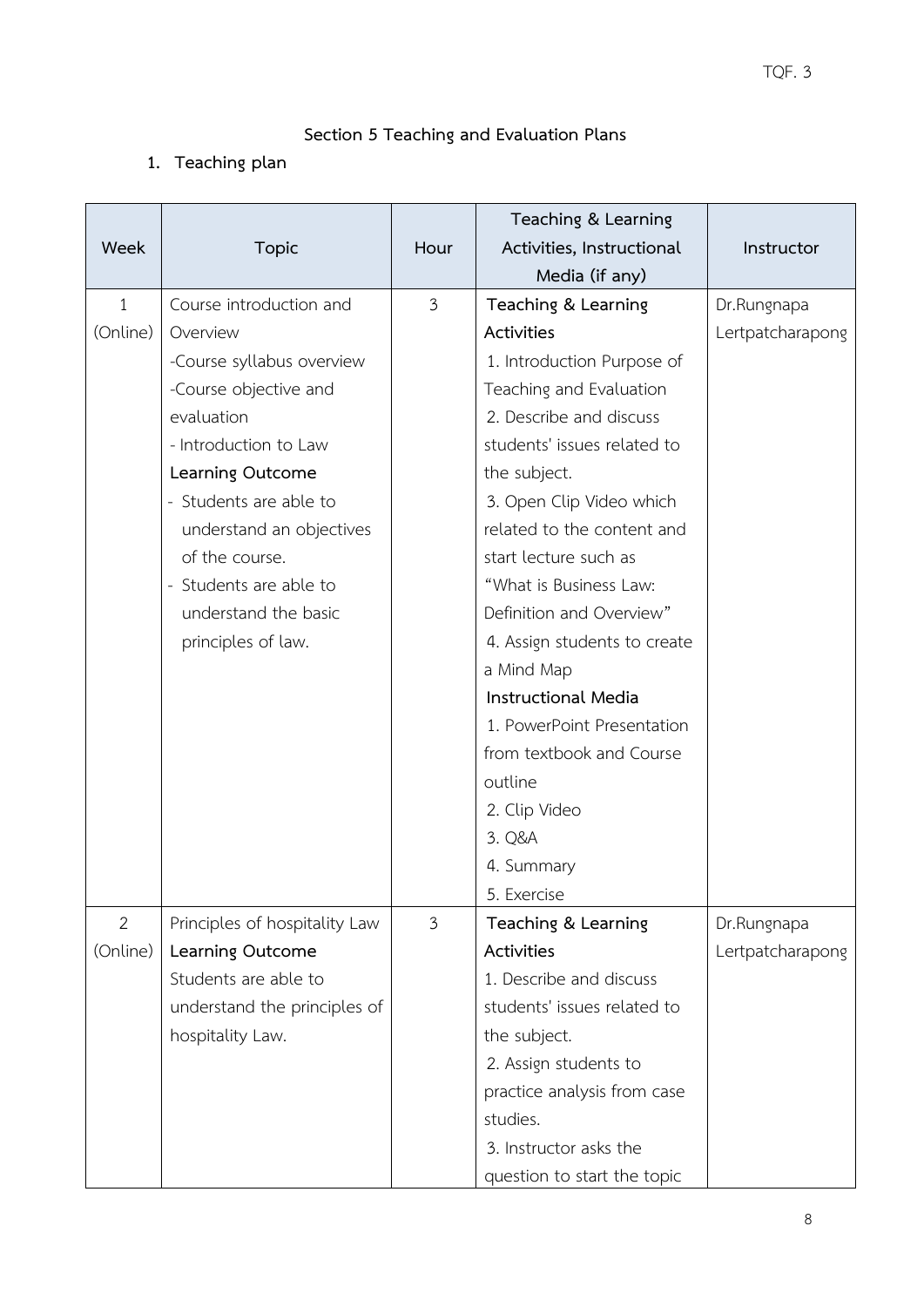| <b>Week</b>                | <b>Topic</b>                                                                                                                                                                                   | Hour           | Teaching & Learning<br>Activities, Instructional<br>Media (if any)                                                                                                                                                                                                                                                                                                                                                                                                                                                                                                           | Instructor                      |
|----------------------------|------------------------------------------------------------------------------------------------------------------------------------------------------------------------------------------------|----------------|------------------------------------------------------------------------------------------------------------------------------------------------------------------------------------------------------------------------------------------------------------------------------------------------------------------------------------------------------------------------------------------------------------------------------------------------------------------------------------------------------------------------------------------------------------------------------|---------------------------------|
|                            |                                                                                                                                                                                                |                | discussion.<br>Instructional Media<br>1. Lecture with Power point<br>and handout<br>2. Class participation by the<br>student<br>3. Case study<br>4. Q&A<br>5. Summary<br>6. Exercise                                                                                                                                                                                                                                                                                                                                                                                         |                                 |
| $\mathfrak{Z}$<br>(Online) | Importance of Ethics in<br>Hospitality and Tourism<br>Industry<br>Learning Outcome<br>Students are able to<br>understand how<br>importance of ethics in<br>hospitality and tourism<br>industry | $\mathfrak{Z}$ | Teaching & Learning<br>Activities<br>1. Describe and discuss<br>students' issues related to<br>the subject.<br>2. Assign students to<br>practice analysis from case<br>studies.<br>3. Open Clip Video which<br>related to the content and<br>start lecture such as "The<br>effects of ethics in tourism<br>industry"<br>4. Instructor asks the<br>question to start the topic<br>discussion.<br><b>Instructional Media</b><br>1. Lecture with Power point<br>and handout<br>2. Class participation by the<br>student<br>3. Clip Video<br>4. Q&A<br>5. Summary<br>6. Exercise | Dr.Rungnapa<br>Lertpatcharapong |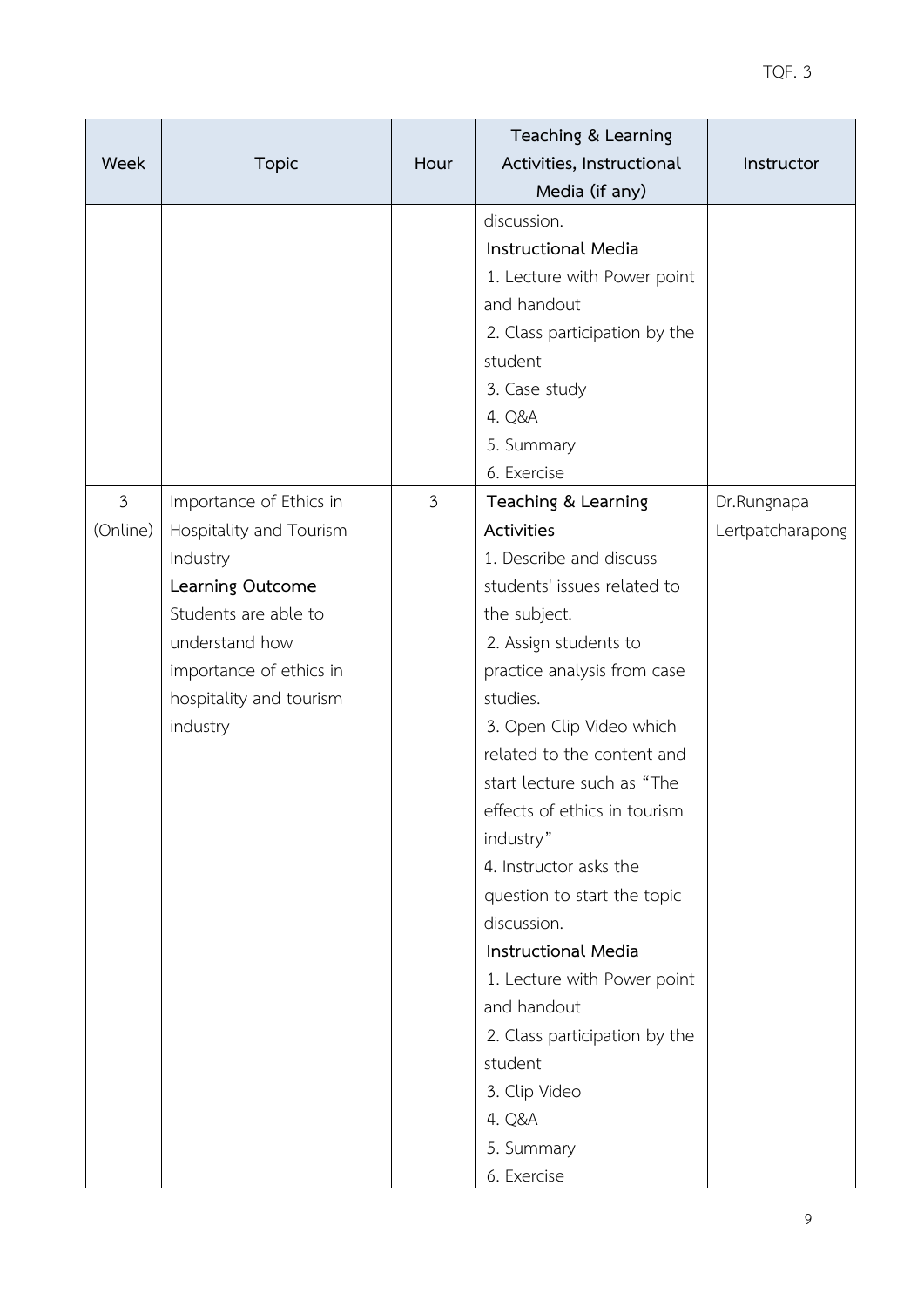| Week           | <b>Topic</b>                                           | Hour           | Teaching & Learning<br>Activities, Instructional | Instructor       |
|----------------|--------------------------------------------------------|----------------|--------------------------------------------------|------------------|
|                |                                                        |                | Media (if any)                                   |                  |
| $\overline{4}$ | Codes of Ethics in                                     | $\mathfrak{Z}$ | Teaching & Learning                              | Dr.Rungnapa      |
| (Online)       | Hospitality and Tourism                                |                | Activities<br>1. Describe and discuss            | Lertpatcharapong |
|                | Industry                                               |                |                                                  |                  |
|                | Learning Outcome                                       |                | students' issues related to                      |                  |
|                | Students are able to                                   |                | the subject.                                     |                  |
|                | understand the meaning of                              |                | 2. Assign students to                            |                  |
|                | ethics and importance of<br>ethics and codes of ethics |                | practice analysis from case<br>studies.          |                  |
|                |                                                        |                | 3. Instructor asks the                           |                  |
|                | related to hospitality<br>industry                     |                | question to start the topic                      |                  |
|                |                                                        |                | discussion.                                      |                  |
|                |                                                        |                | 4. Brainstorming Method                          |                  |
|                |                                                        |                | Instructional Media                              |                  |
|                |                                                        |                | 1. Lecture with Power point                      |                  |
|                |                                                        |                | and handout                                      |                  |
|                |                                                        |                | 2. Class participation by the                    |                  |
|                |                                                        |                | students                                         |                  |
|                |                                                        |                | 3. Case study                                    |                  |
|                |                                                        |                | 4. Q&A                                           |                  |
|                |                                                        |                | 5. Summary                                       |                  |
|                |                                                        |                | 6. Exercise                                      |                  |
| 5              | <b>Business Contract</b>                               | 3              | Teaching & Learning                              | Dr.Rungnapa      |
| (Online)       | Learning Outcome                                       |                | Activities                                       | Lertpatcharapong |
|                | Students are able to                                   |                | 1. Describe and discuss                          |                  |
|                | understand the basic types                             |                | students' issues related to                      |                  |
|                | of valid business contracts.                           |                | the subject.                                     |                  |
|                |                                                        |                | 2. Instructor give the                           |                  |
|                |                                                        |                | situation that relate to the                     |                  |
|                |                                                        |                | topic.                                           |                  |
|                |                                                        |                | 3. Open Clip Video which                         |                  |
|                |                                                        |                | related to the content and                       |                  |
|                |                                                        |                | start lecture such as                            |                  |
|                |                                                        |                | "Business Law: Introduction                      |                  |
|                |                                                        |                | to Contracts"                                    |                  |
|                |                                                        |                | 4. Brainstorming Method                          |                  |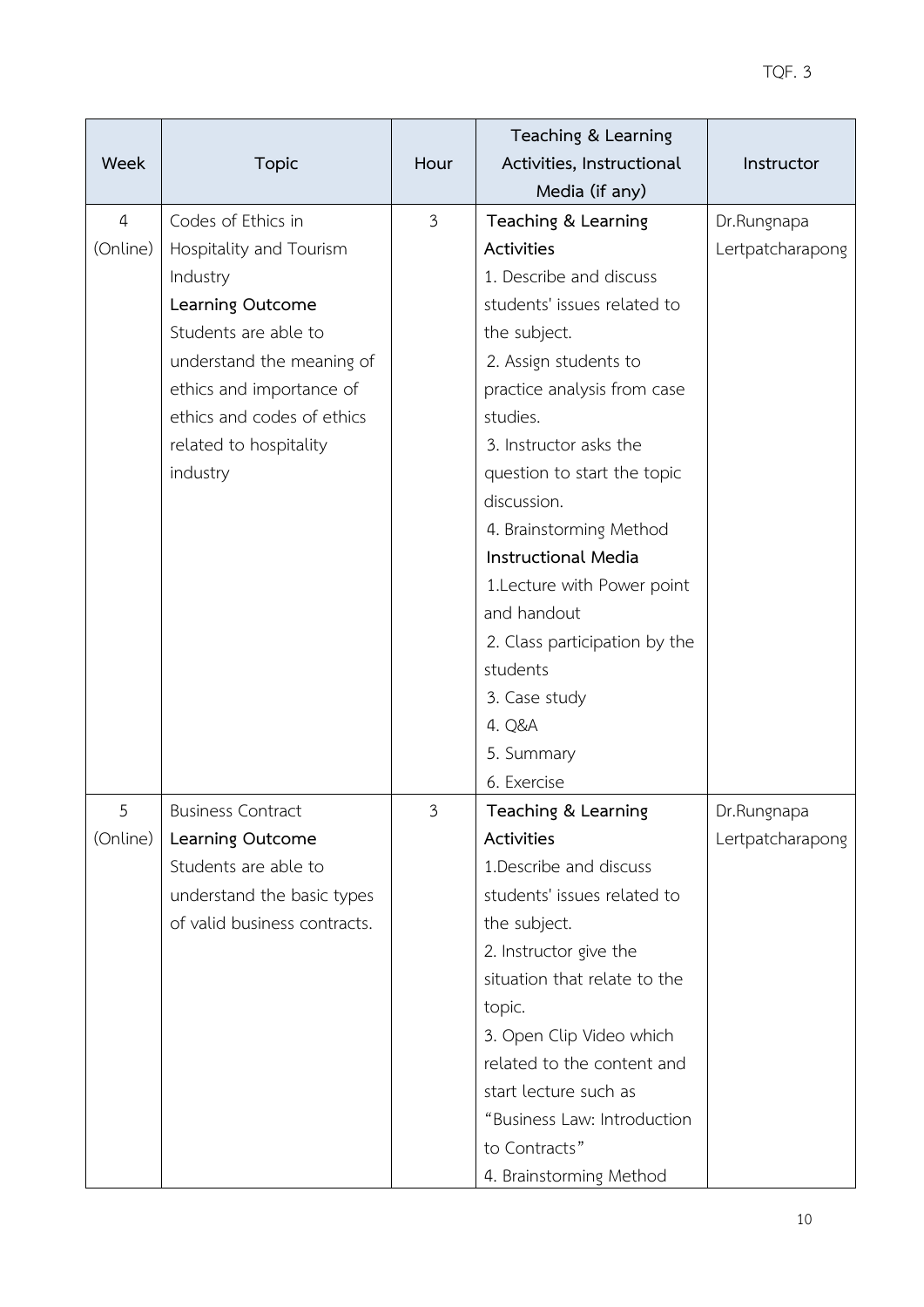| <b>Week</b>   | <b>Topic</b>                                                                                                                                                                                                        | Hour           | Teaching & Learning<br>Activities, Instructional                                                                                                                                                                                                                                                                                                                                                                                                                                                                                                                                                            | Instructor                      |
|---------------|---------------------------------------------------------------------------------------------------------------------------------------------------------------------------------------------------------------------|----------------|-------------------------------------------------------------------------------------------------------------------------------------------------------------------------------------------------------------------------------------------------------------------------------------------------------------------------------------------------------------------------------------------------------------------------------------------------------------------------------------------------------------------------------------------------------------------------------------------------------------|---------------------------------|
|               |                                                                                                                                                                                                                     |                |                                                                                                                                                                                                                                                                                                                                                                                                                                                                                                                                                                                                             |                                 |
|               |                                                                                                                                                                                                                     |                | Media (if any)<br><b>Instructional Media</b><br>1. Lecture with Power point<br>and handout<br>2. Class participation by the<br>student<br>3. The situations<br>4. Clip Video<br>5. Q&A<br>6. Summary                                                                                                                                                                                                                                                                                                                                                                                                        |                                 |
|               |                                                                                                                                                                                                                     |                | 7. Exercise                                                                                                                                                                                                                                                                                                                                                                                                                                                                                                                                                                                                 |                                 |
| 6<br>(Online) | Significant Hospitality<br>Contracts<br>Learning Outcome<br>Students are able to<br>explain the contract clauses<br>commonly utilized in<br>hospitality contracts,<br>franchise contract and<br>management contract | $\mathfrak{Z}$ | Teaching & Learning<br><b>Activities</b><br>1. Describe and discuss<br>students' issues related to<br>the subject.<br>2. Instructor give the<br>example of Essential<br>Clauses for Providing<br>Products and Services to<br>Guests and franchise<br>contract<br>3. Open Clip Video which<br>related to the content<br>and start lecture such as<br>"The Franchise<br>Agreement"<br>4. Allow them to share their<br>ideas<br>5. Classroom discussions<br><b>Instructional Media</b><br>1. The example of essential<br>clauses for providing<br>products and services to<br>guests and franchise<br>contract | Dr.Rungnapa<br>Lertpatcharapong |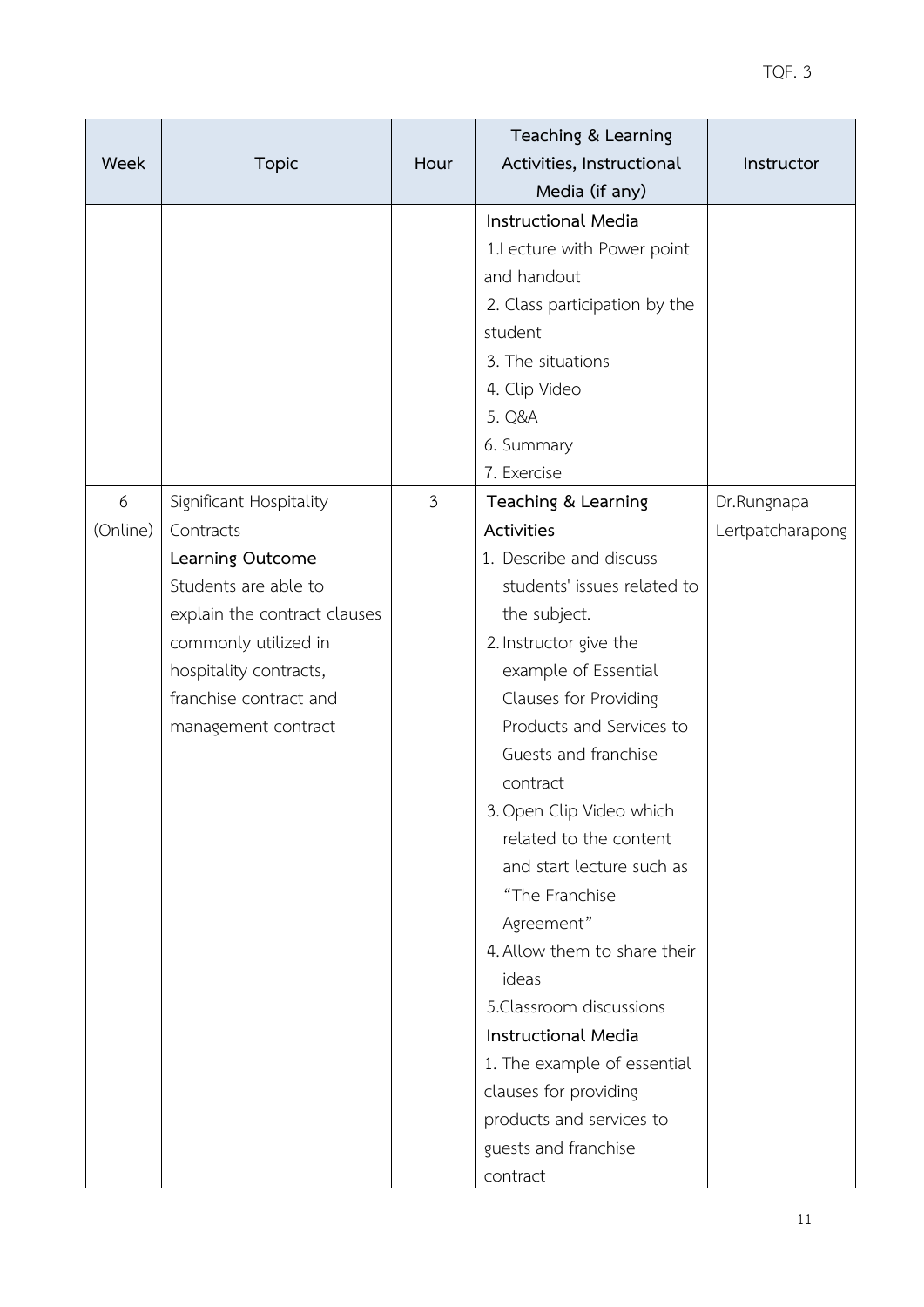| Week           | <b>Topic</b>                  | Hour           | Teaching & Learning<br>Activities, Instructional<br>Media (if any) | Instructor       |
|----------------|-------------------------------|----------------|--------------------------------------------------------------------|------------------|
|                |                               |                | 2. Clip Video                                                      |                  |
|                |                               |                | 3. Class discussion                                                |                  |
|                |                               |                | 4. Q&A                                                             |                  |
|                |                               |                | 5. Summary                                                         |                  |
|                |                               |                | 6. Exercise                                                        |                  |
| $\overline{7}$ | Legally Selecting             | $\mathfrak{Z}$ | Teaching & Learning                                                | Dr.Rungnapa      |
| (Online)       | Employees                     |                | Activities                                                         | Lertpatcharapong |
|                | Learning Outcome              |                | 1. Describe and discuss                                            |                  |
|                | Students understand and       |                | students' issues related to                                        |                  |
|                | are utilize job descriptions, |                | the subject.                                                       |                  |
|                | qualifications, and other     |                | 2. Instructor give a sample                                        |                  |
|                | tools for legally selecting   |                | of a job description and                                           |                  |
|                | employees.                    |                | employment application                                             |                  |
|                |                               |                | from used in the hospitality                                       |                  |
|                |                               |                | industry.                                                          |                  |
|                |                               |                | 3. Assign students to                                              |                  |
|                |                               |                | practice analysis from case                                        |                  |
|                |                               |                | studies.                                                           |                  |
|                |                               |                | 4. Brainstorming Method                                            |                  |
|                |                               |                | <b>Instructional Media</b>                                         |                  |
|                |                               |                | 1. Lecture with Power point                                        |                  |
|                |                               |                | and handout                                                        |                  |
|                |                               |                | 2. A sample of a job                                               |                  |
|                |                               |                | description and                                                    |                  |
|                |                               |                | employment application                                             |                  |
|                |                               |                | from                                                               |                  |
|                |                               |                | 3. Class participation by the                                      |                  |
|                |                               |                | student                                                            |                  |
|                |                               |                | 4. Q&A                                                             |                  |
|                |                               |                | 5. Summary                                                         |                  |
|                |                               |                | 6. Exercise                                                        |                  |
| 8              | Your responsibilities as a    | $\mathfrak{Z}$ | Teaching & Learning                                                | Dr.Rungnapa      |
| (Online)       | hospitality operator          |                | Activities                                                         | Lertpatcharapong |
|                | Learning Outcome              |                | 1. Describe and discuss                                            |                  |
|                | Students are able to          |                | students' issues related to                                        |                  |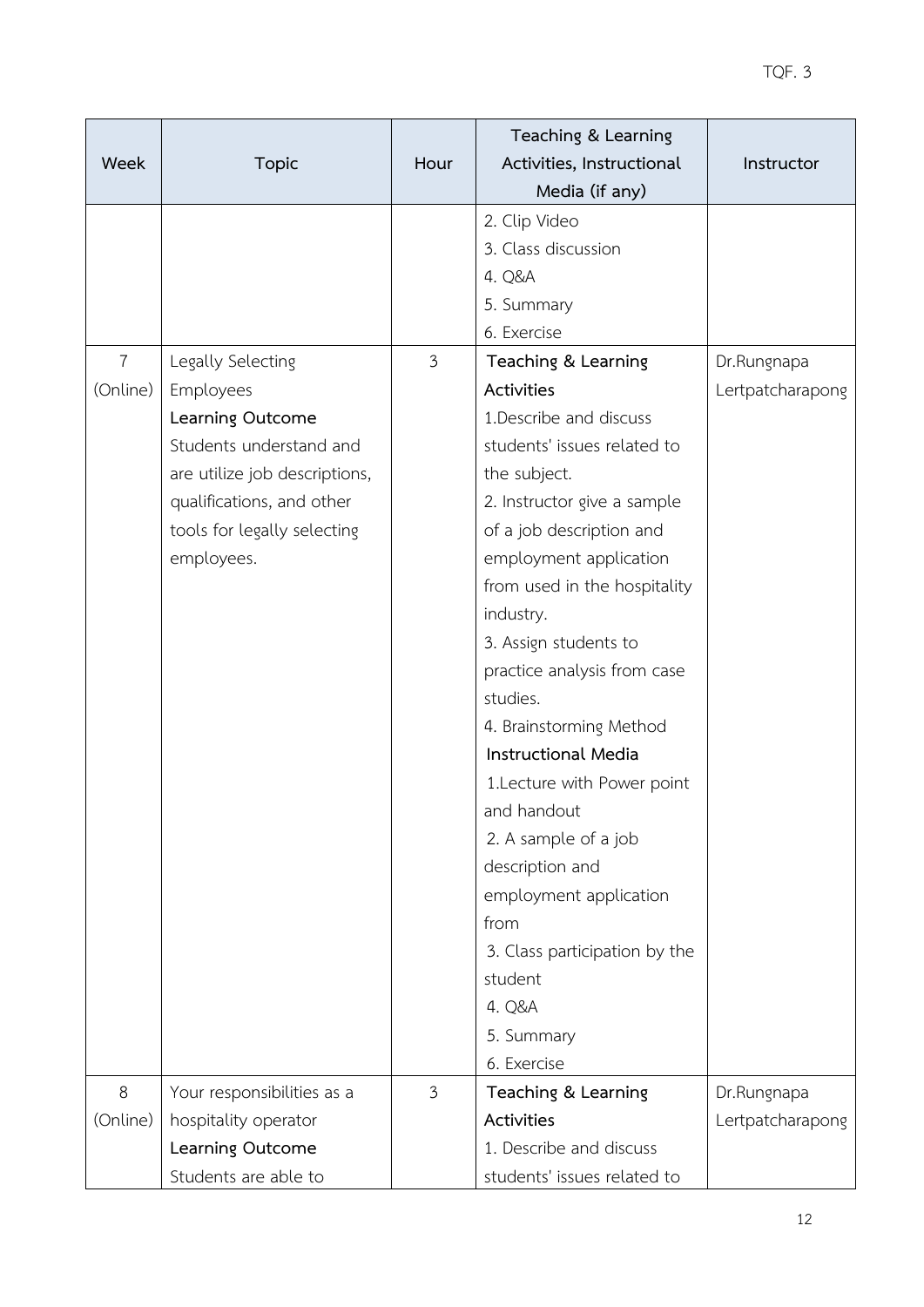| <b>Week</b> | <b>Topic</b>                  | Hour           | Teaching & Learning<br>Activities, Instructional | Instructor       |
|-------------|-------------------------------|----------------|--------------------------------------------------|------------------|
|             |                               |                | Media (if any)                                   |                  |
|             | understand the differentiate  |                | the subject.                                     |                  |
|             | between the types of legal    |                | 2. Assign students to                            |                  |
|             | duties required of a          |                | practice the situation that                      |                  |
|             | hospitality operator, and     |                | relate to the topic.                             |                  |
|             | the consequences of the       |                | 3. Instructor asks the                           |                  |
|             | failure to exercise           |                | question to start the topic                      |                  |
|             | reasonable care in fulfilling |                | discussion.                                      |                  |
|             | these duties.                 |                | 4. Brainstorming Method                          |                  |
|             |                               |                | <b>Instructional Media</b>                       |                  |
|             |                               |                | 1.Lecture with Power point                       |                  |
|             |                               |                | and handout                                      |                  |
|             |                               |                | 2. Class participation by the                    |                  |
|             |                               |                | student                                          |                  |
|             |                               |                | 3. The situation that relate                     |                  |
|             |                               |                | to the topic.                                    |                  |
|             |                               |                | 4. Q&A                                           |                  |
|             |                               |                | 5. Summary                                       |                  |
|             |                               |                | 6. Exercise                                      |                  |
| 9           | Your responsibilities as a    | $\mathfrak{Z}$ | Teaching & Learning                              | Dr.Rungnapa      |
| (Online)    | hospitality operator to       |                | Activities                                       | Lertpatcharapong |
|             | guests                        |                | 1. Describe and discuss                          |                  |
|             | Learning Outcome              |                | students' issues related to                      |                  |
|             | Students understand legal     |                | the subject.                                     |                  |
|             | responsibility to admit       |                | 2. Assign students to                            |                  |
|             | guests and protect the        |                | practice the situation that                      |                  |
|             | guest's right to privacy.     |                | relate to the topic.                             |                  |
|             |                               |                | 3. Instructor asks the                           |                  |
|             |                               |                | question to start the topic                      |                  |
|             |                               |                | discussion.                                      |                  |
|             |                               |                | 4. Open Clip Video which                         |                  |
|             |                               |                | related to the content and                       |                  |
|             |                               |                | start lecture such as "The                       |                  |
|             |                               |                | Right Words at the Right                         |                  |
|             |                               |                | Time - Customer Service                          |                  |
|             |                               |                | Recovery for Hospitality                         |                  |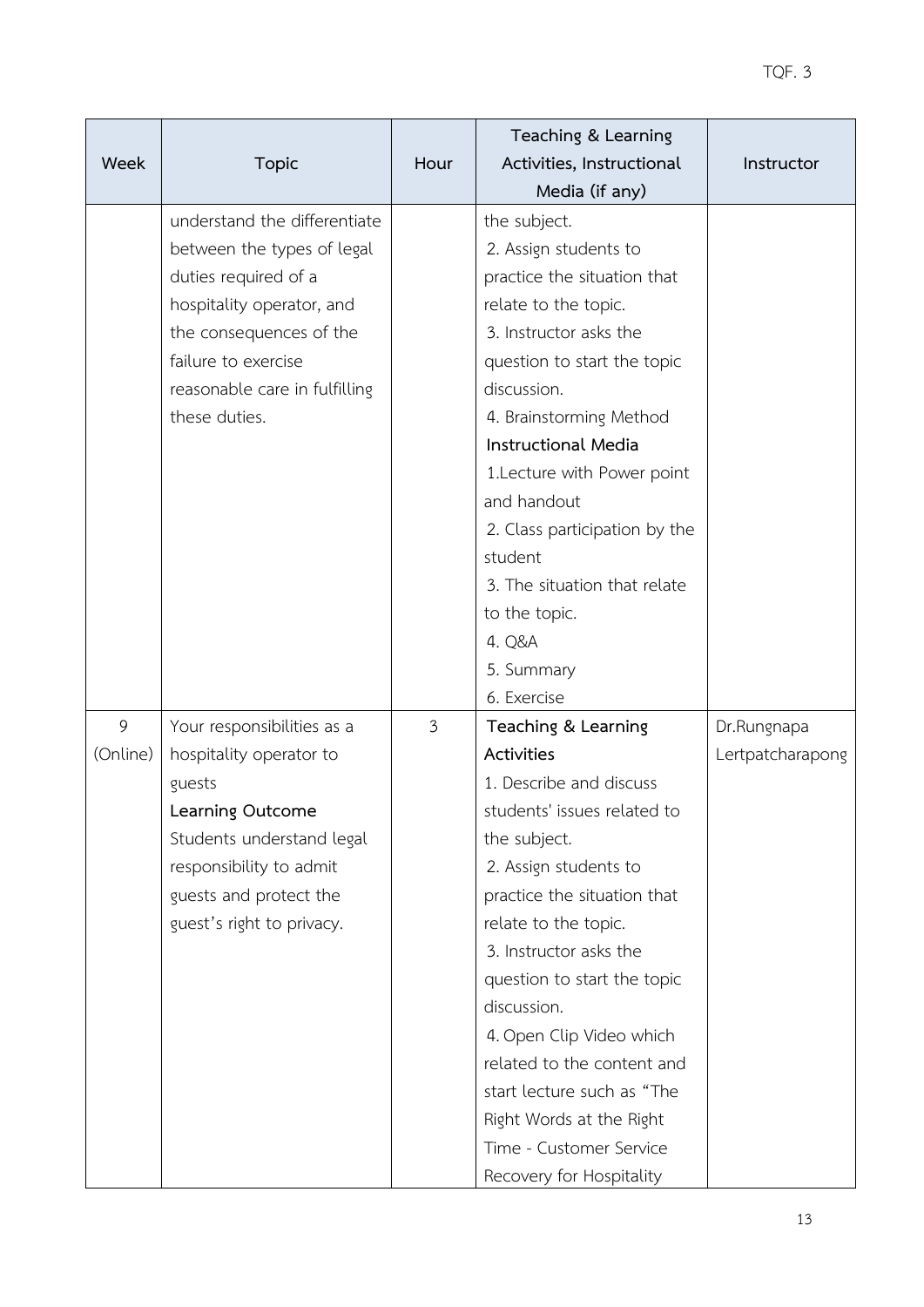| Week            | <b>Topic</b>                                                                                                                                                                                                               | Hour           | Teaching & Learning<br>Activities, Instructional<br>Media (if any)                                                                                                                                                                                                                                                                                                                                                                              | Instructor                      |
|-----------------|----------------------------------------------------------------------------------------------------------------------------------------------------------------------------------------------------------------------------|----------------|-------------------------------------------------------------------------------------------------------------------------------------------------------------------------------------------------------------------------------------------------------------------------------------------------------------------------------------------------------------------------------------------------------------------------------------------------|---------------------------------|
|                 |                                                                                                                                                                                                                            |                | Industry"<br>4. Brainstorming Method<br><b>Instructional Media</b><br>1.Lecture with Power point<br>and handout<br>2. Class participation by the<br>student<br>3. The situation that relate<br>to the topic.<br>4. Q&A<br>5. Summary<br>6. Exercise                                                                                                                                                                                             |                                 |
| 10<br>(Offline) | Your responsibilities for<br>guest's property<br>Learning Outcome<br>Students are able to<br>understand fully the<br>responsibility hospitality<br>managers have to safeguard<br>the personal property of<br>their guests. | $\mathfrak{Z}$ | Teaching & Learning<br>Activities<br>1. Lecture with Power point<br>2. Class participation by the<br>student<br>3. Open Clip Video which<br>related to the content and<br>start lecture such as<br>"Property manager<br>responsibilities"<br>4. Assign students' group to<br>Brainstorm from case study<br><b>Instructional Media</b><br>1. Power point<br>Clip Video<br>2.<br>Case study<br>3.<br>Q&A<br>4.<br>Summary<br>5.<br>Exercise<br>6. | Dr.Rungnapa<br>Lertpatcharapong |
| 11<br>(Offline) | Your Responsibilities when<br>Serving Food and beverages<br>Learning Outcome<br>Students are able to                                                                                                                       | $\mathfrak{Z}$ | Teaching & Learning<br>Activities<br>1. Describe and discuss<br>students' issues related to                                                                                                                                                                                                                                                                                                                                                     | Dr.Rungnapa<br>Lertpatcharapong |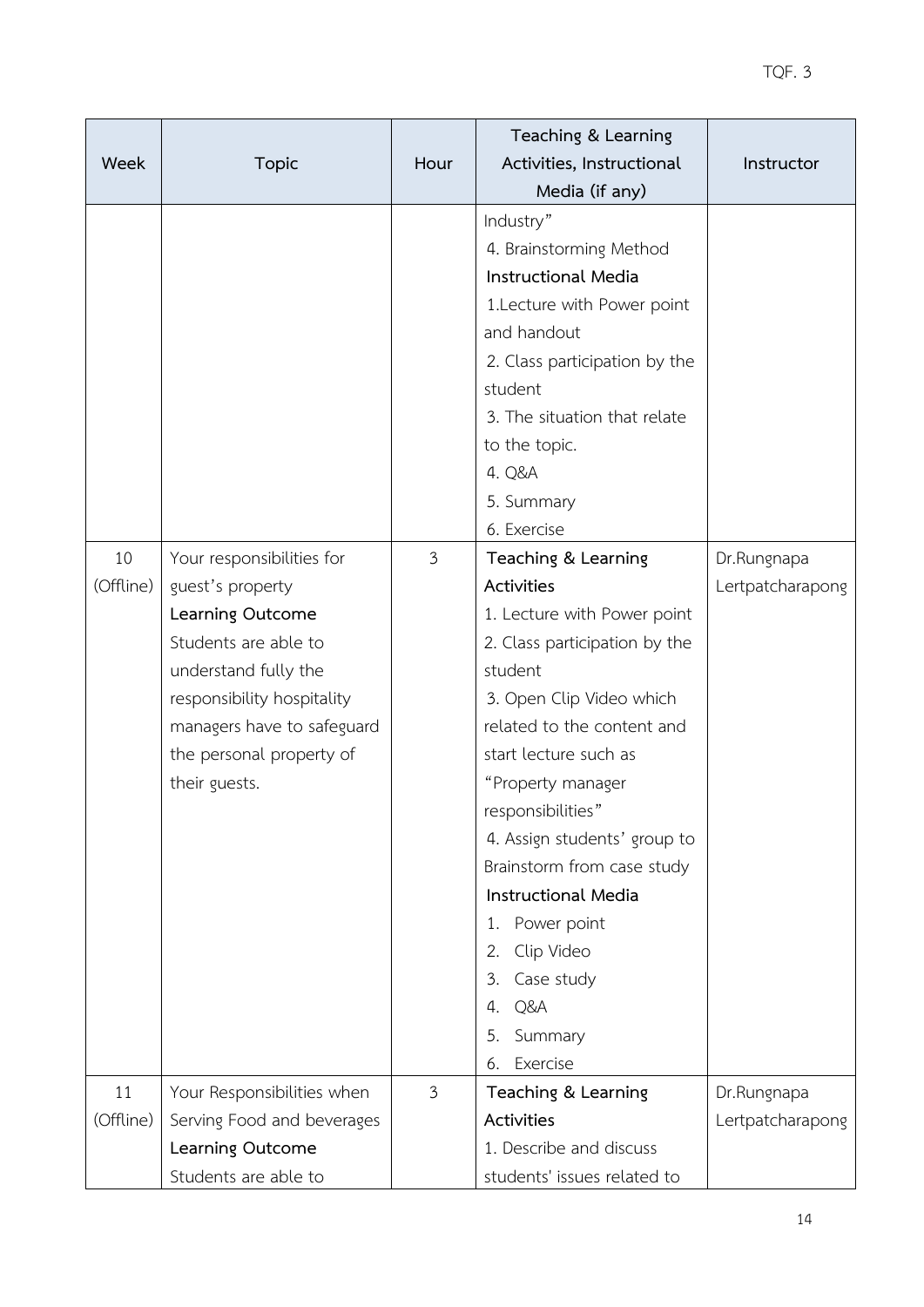| Week      | <b>Topic</b>                                                                                                     | Hour           | Teaching & Learning<br>Activities, Instructional                                                                                                       | Instructor       |
|-----------|------------------------------------------------------------------------------------------------------------------|----------------|--------------------------------------------------------------------------------------------------------------------------------------------------------|------------------|
|           | understand a foodservice<br>establishment's<br>responsibilities.                                                 |                | Media (if any)<br>the subject.<br>2. Pair and divide students<br>group for 3-5 students per<br>group                                                   |                  |
|           |                                                                                                                  |                | 3. Open Clip Video which<br>related to the content and<br>start lecture such as<br>"Serve Food and Beverage<br>to Customers"<br>4. Instructor asks the |                  |
|           |                                                                                                                  |                | question to start the topic<br>discussion.<br><b>Instructional Media</b>                                                                               |                  |
|           |                                                                                                                  |                | 1. Power point<br>2. Class participation by the<br>student<br>3. The video clip                                                                        |                  |
| 12        | Legal responsibility in travel                                                                                   | $\mathfrak{Z}$ | 4. Exercise<br>Teaching & Learning                                                                                                                     | Dr.Rungnapa      |
| (Offline) | and tourism<br>Learning Outcome                                                                                  |                | Activities<br>1. Describe and discuss                                                                                                                  | Lertpatcharapong |
|           | Students are able to<br>understand the roles and<br>potential liabilities of travel<br>agents and tour operators |                | students' issues related to<br>the subject.<br>2. Instructor give the<br>situation that relate to the<br>topic.                                        |                  |
|           |                                                                                                                  |                | 3. Assign students' group to<br>Brainstorm from case study<br>4. Brainstorming Method<br>Instructional Media                                           |                  |
|           |                                                                                                                  |                | 1. Lecture with Power point<br>and handout<br>2. Class participation by the<br>student<br>3. The situations                                            |                  |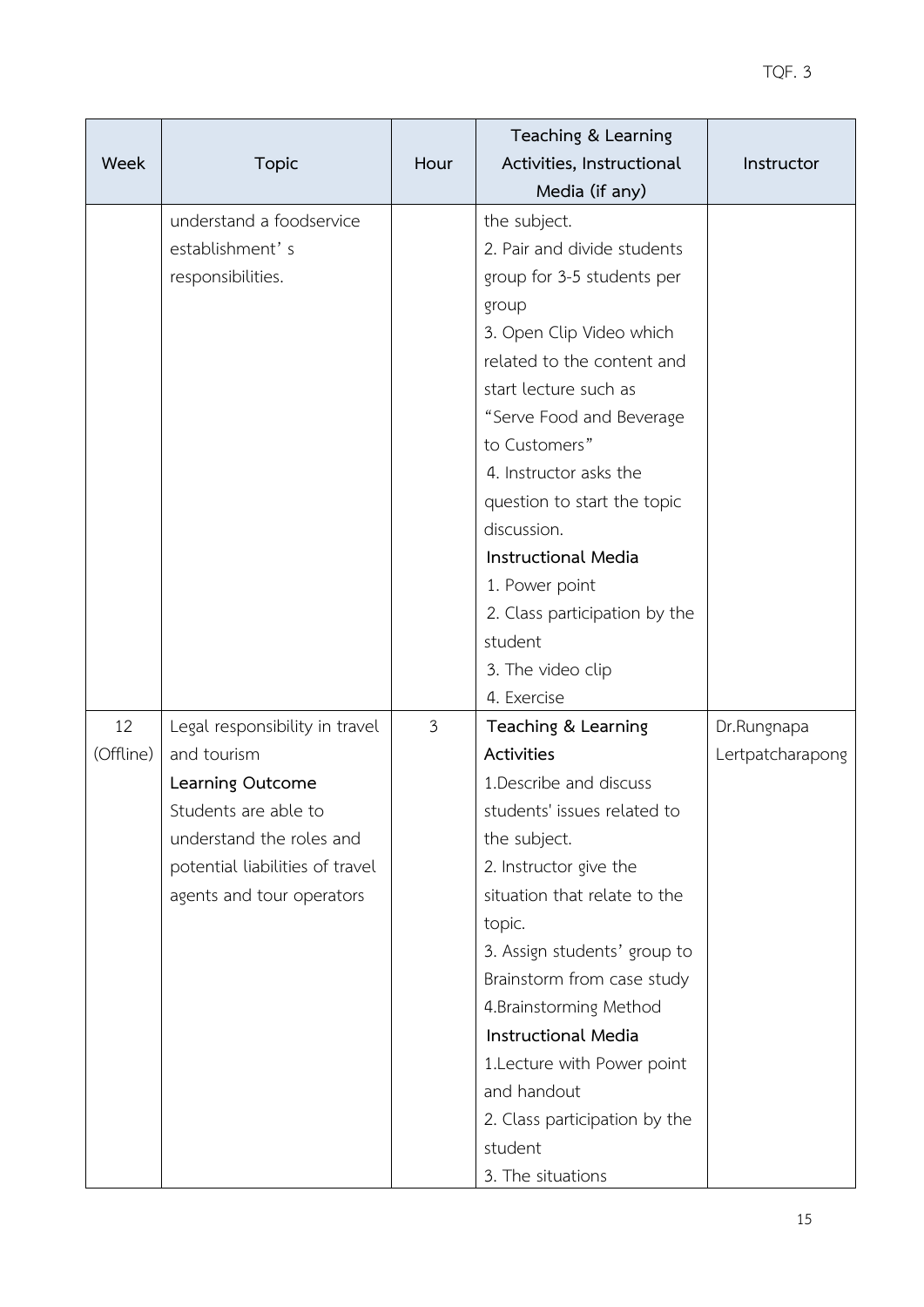| Week      | <b>Topic</b>                                       | Hour           | Teaching & Learning<br>Activities, Instructional<br>Media (if any) | Instructor       |
|-----------|----------------------------------------------------|----------------|--------------------------------------------------------------------|------------------|
|           |                                                    |                | 4. Q&A                                                             |                  |
|           |                                                    |                | 5. Summary                                                         |                  |
|           |                                                    |                | 6. Exercise                                                        |                  |
| 13        | Safety and Security Issues                         | $\mathfrak{Z}$ | Teaching & Learning                                                | Dr.Rungnapa      |
| (Offline) | Learning Outcome                                   |                | Activities                                                         | Lertpatcharapong |
|           | Students understand the                            |                | 1. Describe and discuss                                            |                  |
|           | responsibility hospitality                         |                | students' issues related to                                        |                  |
|           | managers have to protect                           |                | the subject.                                                       |                  |
|           | the safety and security of                         |                | 2. Instructor give the                                             |                  |
|           | guests and employees in                            |                | situation that relate to the                                       |                  |
|           | hospitality operations                             |                | topic.                                                             |                  |
|           |                                                    |                | 3. Open Clip Video which                                           |                  |
|           |                                                    |                | related to the content and                                         |                  |
|           |                                                    |                | start lecture such as                                              |                  |
|           |                                                    |                | "Hospitality Security                                              |                  |
|           |                                                    |                | Awareness-Associate                                                |                  |
|           |                                                    |                | Training"                                                          |                  |
|           |                                                    |                | Instructional Media                                                |                  |
|           |                                                    |                | 1. Lecture with Power point                                        |                  |
|           |                                                    |                | and handout                                                        |                  |
|           |                                                    |                | 2. The situations                                                  |                  |
|           |                                                    |                | 3. Clip Video                                                      |                  |
|           |                                                    |                | 4. Q&A                                                             |                  |
|           |                                                    |                | 5. Summary                                                         |                  |
|           |                                                    |                | 6. Exercise                                                        |                  |
| 14        | Managing Insurance                                 | $\mathfrak{Z}$ | Teaching & Learning                                                | Dr.Rungnapa      |
| (Offline) | Learning Outcome                                   |                | Activities                                                         | Lertpatcharapong |
|           | Students can analyses the<br>value of insurance in |                | 1. Describe and discuss<br>students' issues related to             |                  |
|           |                                                    |                |                                                                    |                  |
|           | protecting a business from<br>financial lose.      |                | the subject.                                                       |                  |
|           |                                                    |                | 2. Instructor give the<br>situation that relate to the             |                  |
|           |                                                    |                | topic.                                                             |                  |
|           |                                                    |                | 3. Brainstorming Method                                            |                  |
|           |                                                    |                |                                                                    |                  |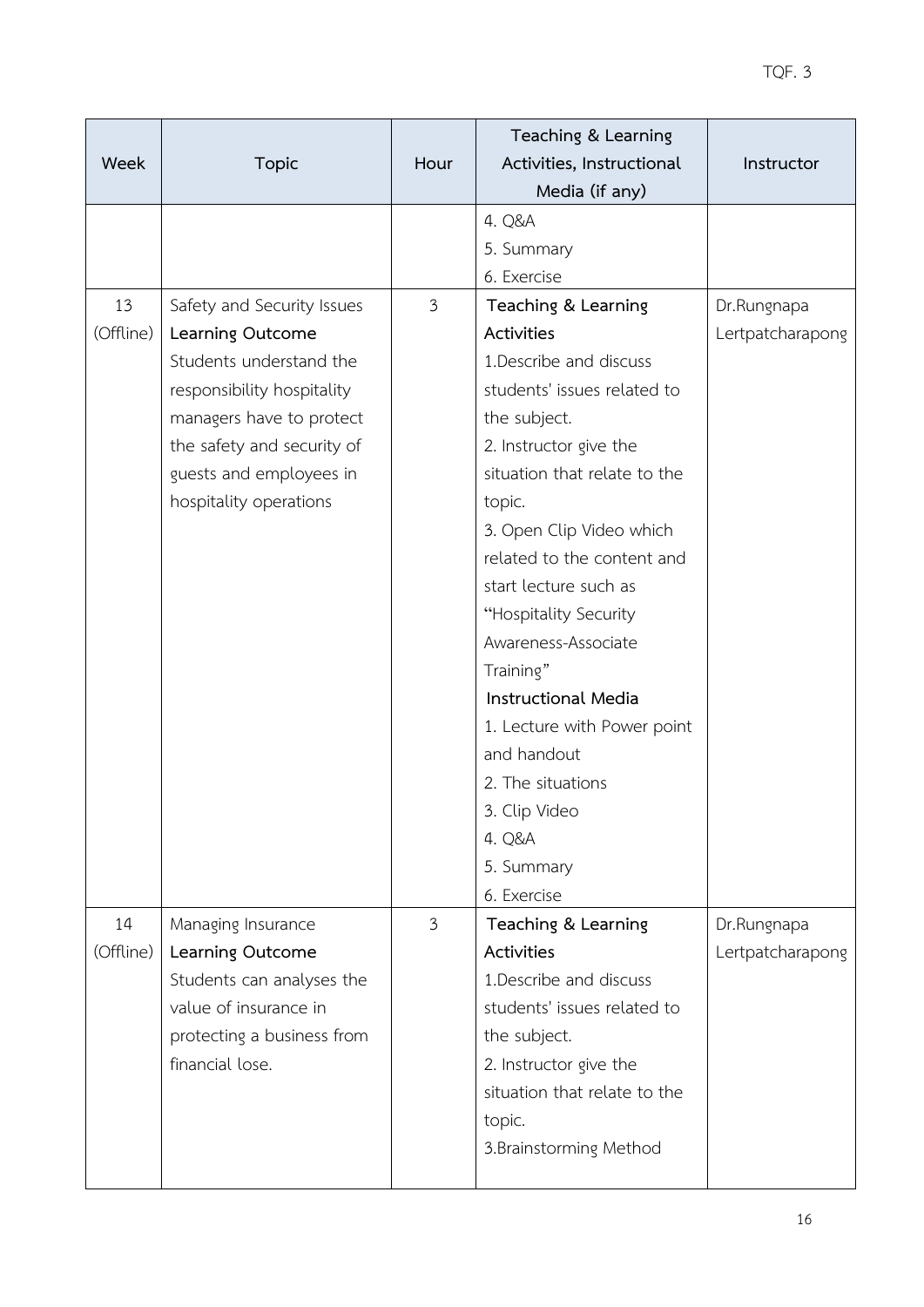| Week            | <b>Topic</b>                                                                                                                           | Hour           | Teaching & Learning<br>Activities, Instructional<br>Media (if any)                                                                                                               | Instructor                      |
|-----------------|----------------------------------------------------------------------------------------------------------------------------------------|----------------|----------------------------------------------------------------------------------------------------------------------------------------------------------------------------------|---------------------------------|
|                 |                                                                                                                                        |                | <b>Instructional Media</b><br>1. Lecture with Power point<br>and handout<br>2. Class participation by the<br>student<br>3. The situations<br>4. Q&A<br>5. Summary<br>6. Exercise |                                 |
| 15<br>(Offline) | Business Laws,<br>Course summary<br>Learning Outcome<br>Students are able to<br>understand Business Laws<br>for Hospitality Management | $\mathfrak{Z}$ | Teaching & Learning<br>Activities<br>Class participation by the<br>student<br><b>Instructional Media</b><br>1. case study<br>2. Q&A<br>3. Exercise                               | Dr.Rungnapa<br>Lertpatcharapong |
| 16              | Final Examination                                                                                                                      | 3              | <b>Final Examination</b>                                                                                                                                                         | Dr.Rungnapa<br>Lertpatcharapong |

# **2. Evaluation plan**

| Activities     | Expected                     | Methods                    | Week     | Percentage |
|----------------|------------------------------|----------------------------|----------|------------|
|                | outcomes                     |                            |          |            |
|                | 1.1, 1.4, 3.1, 4.1, 5.3      | Observe behavior,          | $1 - 15$ | 20%        |
|                |                              | Participation              |          |            |
| $\overline{2}$ | 1.1, 1.4, 2.2, 3.1, 4.1, 5.3 | Presentation, Pair work,   | $1 - 15$ | 40%        |
|                |                              | Group work, Knowledge,     |          |            |
|                |                              | skill, integration,        |          |            |
|                |                              | informational search skill |          |            |
|                |                              | and implementation         |          |            |
| 3              | 1.1, 1.4, 4.1, 5.3           | English Discovery          | $1 - 15$ | 10%        |
| 4              | 1.4, 2.2, 3, 1, 5.3          | Final Examination          | 16       | 30%        |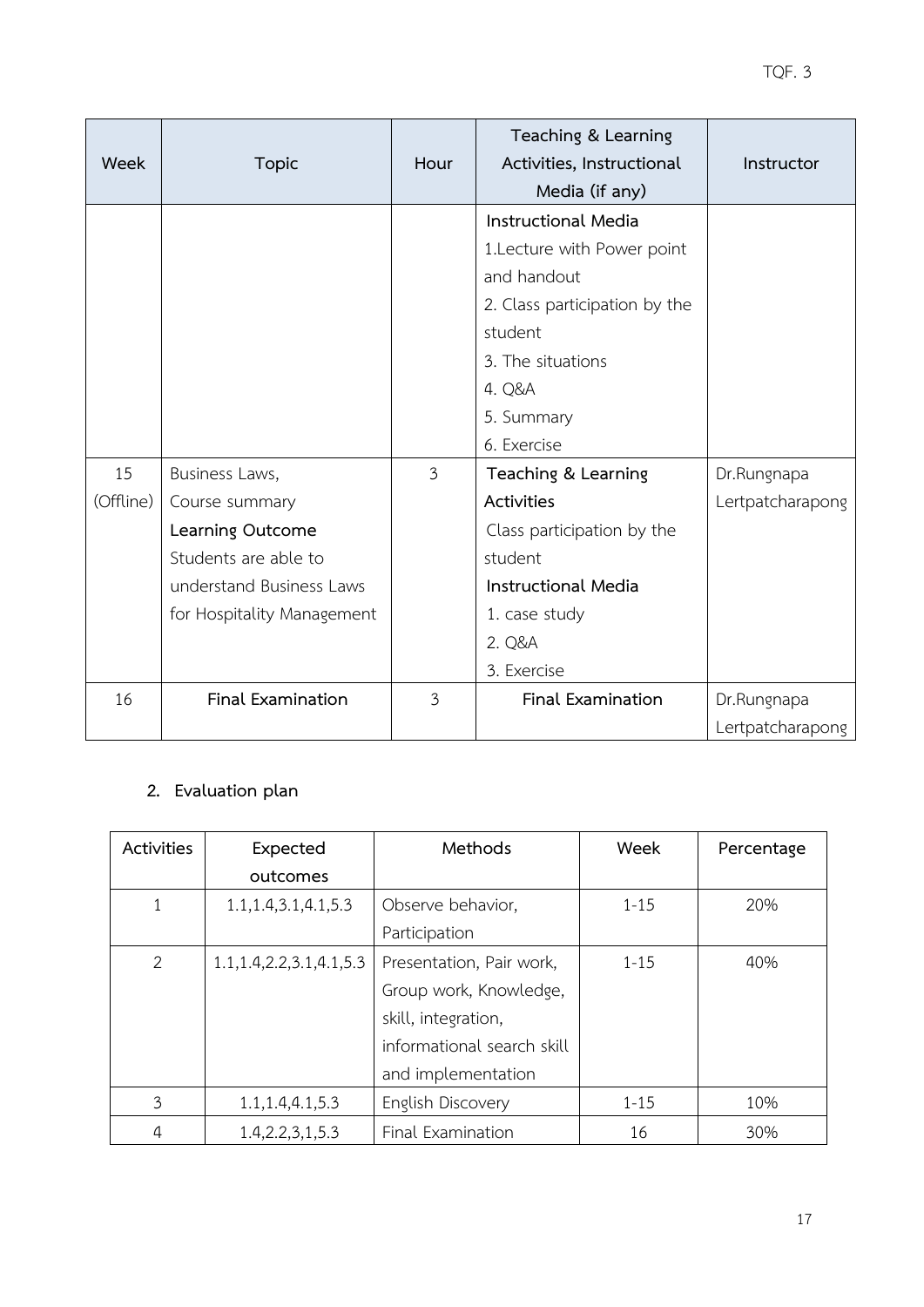#### **Evaluation**

Evaluate the learning outcome using the university benchmark score (70%) : Final examination (30%)

#### **Section 6 Teaching Materials and Resources**

### **1. Texts and main documents**

Barth, S. C. & Barber, D. S. (2017). *Hospitality law: managing legal issues in the hospitality industry*. (5<sup>th</sup> ed). John Wiley & Sons, Inc.: Canada.

Morris, K. L., Ohlin, J. B. & Sliger, S. T. (2017). *Hotel, Restaurant, and Travel Law: A Preventive Approach.* (3rd ed). Delmar Publishers: USA.

#### **2. Documents and important information**

| 1 | Riches, S. & Allen, V. (2009). Business Law. (9 <sup>th</sup> ed.). Pearson Education Limited: England. |  |
|---|---------------------------------------------------------------------------------------------------------|--|
| 2 | Khan, S. (2014). Tourism Business: An ethic A Dimension. International Journal of                       |  |
|   | Hospitality & Tourism Systems, 7(2), 63-70.                                                             |  |
| 3 | UNWTO. (2020). BACKGROUND OF THE GLOBAL CODE OF ETHICS FOR TOURISM. Retrieved                           |  |
|   | May 22, 2020 from https://www.unwto.org/background-global-code-ethics-tourism                           |  |

#### **3. Documents and recommended information**

| Riches, S. & Allen, V. (2009). Business Law. (9th ed.). Pearson Education Limited: England. |
|---------------------------------------------------------------------------------------------|
|---------------------------------------------------------------------------------------------|

### **Section 7 Evaluation and Improvement of Course Management**

#### **1. Strategies for effective course evaluation by students**

- Assess the effectiveness of teaching and learning.
- Conversations between instructors and students.
- Self-assessment and critical reflection

- Students evaluate the instructors' teaching individually through the university online system.

#### **2. Evaluation strategies in teaching methods**

The data will be collected from the evaluation of teaching of student learning achievement and the review of learning outcomes

#### **3. Improvement of teaching methods**

Based on student achievement. As well as, Conversation with students and performance evaluation of teaching and learning.